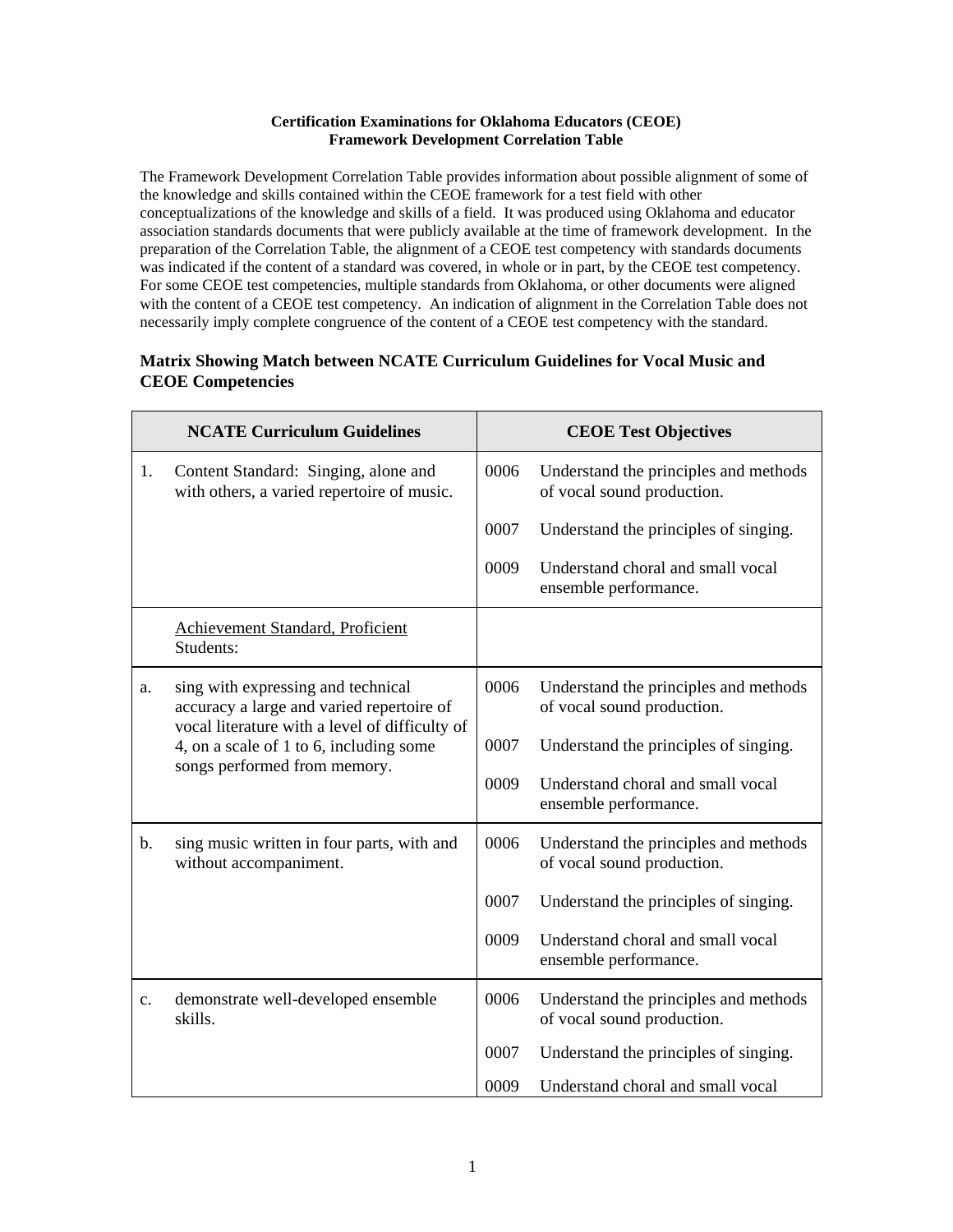|    | <b>NCATE Curriculum Guidelines</b>                                                                                                                                      |      | <b>CEOE Test Objectives</b>                                         |
|----|-------------------------------------------------------------------------------------------------------------------------------------------------------------------------|------|---------------------------------------------------------------------|
|    |                                                                                                                                                                         |      | ensemble performance.                                               |
|    | Achievement Standard, Advanced<br>Students:                                                                                                                             |      |                                                                     |
| d. | sing with expression and technical<br>accuracy a large and varied repertoire of<br>vocal literature with a level of difficulty of                                       | 0006 | Understand the principles and methods<br>of vocal sound production. |
|    | 5, on a scale of 1 to 6.                                                                                                                                                | 0007 | Understand the principles of singing.                               |
|    |                                                                                                                                                                         | 0009 | Understand choral and small vocal<br>ensemble performance.          |
| e. | sing music written in more than four parts.                                                                                                                             | 0006 | Understand the principles and methods<br>of vocal sound production. |
|    |                                                                                                                                                                         | 0007 | Understand the principles of singing.                               |
|    |                                                                                                                                                                         | 0009 | Understand choral and small vocal<br>ensemble performance.          |
| f. | sing in small ensembles with one student<br>on a part.                                                                                                                  | 0006 | Understand the principles and methods<br>of vocal sound production. |
|    |                                                                                                                                                                         | 0007 | Understand the principles of singing.                               |
|    |                                                                                                                                                                         | 0009 | Understand choral and small vocal<br>ensemble performance.          |
| 2. | Content Standard: Performing on<br>instruments, alone and with others, a<br>varied repertoire of music.                                                                 | N/A  |                                                                     |
|    | Achievement Standard, Proficient<br>Students:                                                                                                                           |      |                                                                     |
| a. | perform with expression and technical<br>accuracy a large and varied repertoire of<br>instrumental literature with a level of<br>difficulty of 4, on a scale of 1 to 6. | N/A  |                                                                     |
| b. | perform an appropriate part in an<br>ensemble, demonstrating well-developed<br>ensemble skills.                                                                         | N/A  |                                                                     |
| c. | perform in small ensembles with one<br>student on a part.                                                                                                               | N/A  |                                                                     |
|    | Achievement Standard, Advanced                                                                                                                                          |      |                                                                     |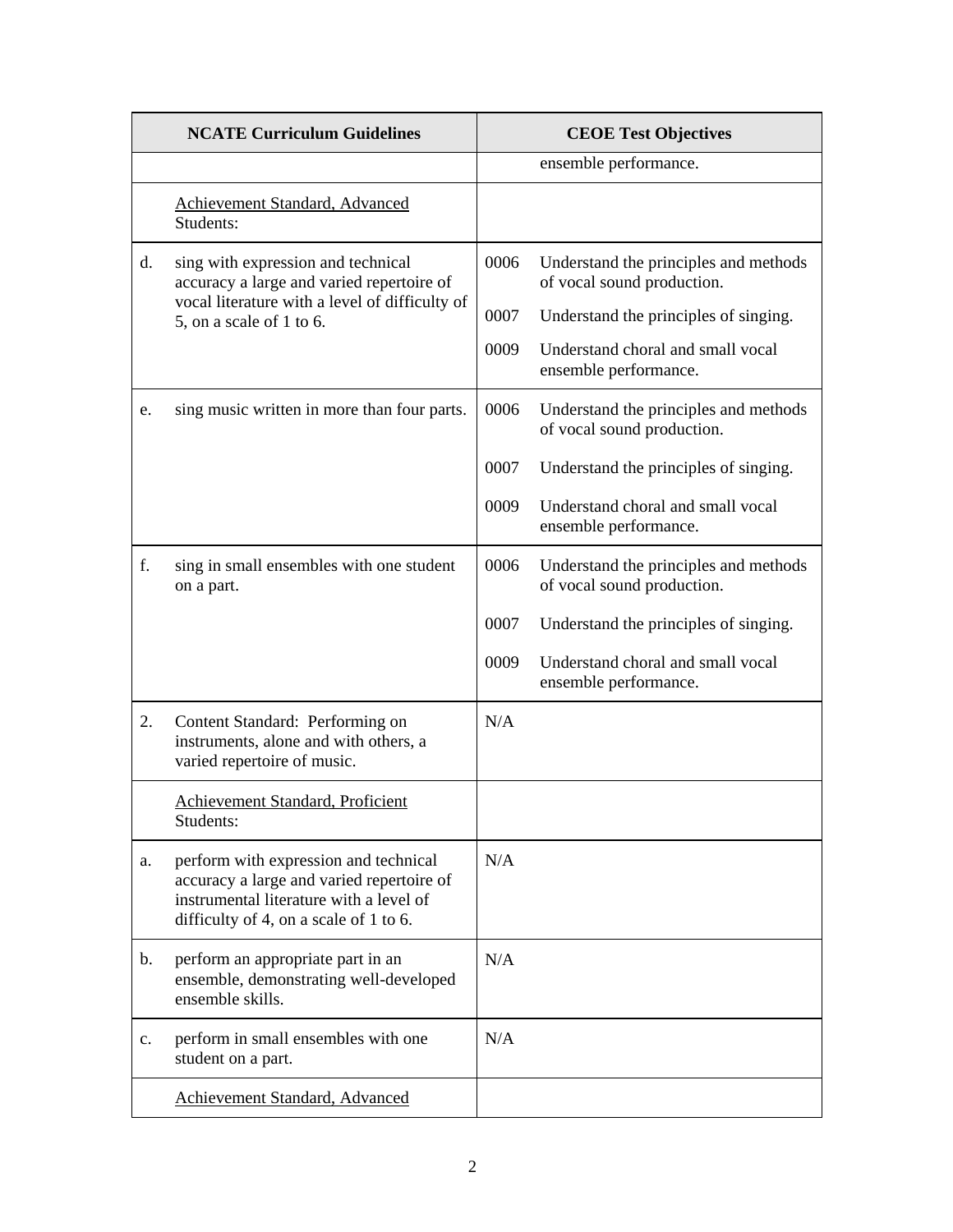|    | <b>NCATE Curriculum Guidelines</b>                                                                                                                                      |              | <b>CEOE Test Objectives</b>                                                          |
|----|-------------------------------------------------------------------------------------------------------------------------------------------------------------------------|--------------|--------------------------------------------------------------------------------------|
|    | Students:                                                                                                                                                               |              |                                                                                      |
| d. | perform with expression and technical<br>accuracy a large and varied repertoire of<br>instrumental literature with a level of<br>difficulty of 5, on a scale of 1 to 6. | N/A          |                                                                                      |
| 3. | Content Standard: Improvising melodies,<br>variations, and accompaniments.                                                                                              | 0007<br>0008 | Understand the principles of singing.<br>Understand keyboard, percussion, and        |
|    |                                                                                                                                                                         |              | other instruments used for<br>accompaniment.                                         |
|    | Achievement Standard, Proficient<br>Students:                                                                                                                           |              |                                                                                      |
| a. | improvise stylistically appropriate<br>harmonizing parts.                                                                                                               | 0007         | Understand the principles of singing.                                                |
|    |                                                                                                                                                                         | 0008         | Understand keyboard, percussion, and<br>other instruments used for<br>accompaniment. |
| b. | improvise rhythmic and melodic<br>variations on given pentatonic melodies                                                                                               | 0007         | Understand the principles of singing.                                                |
|    | and melodies in major and minor keys.                                                                                                                                   | 0008         | Understand keyboard, percussion, and<br>other instruments used for<br>accompaniment. |
| c. | improvise original melodies over given<br>chord progressions, each in a consistent                                                                                      | 0007         | Understand the principles of singing.                                                |
|    | style, meter, and tonality.                                                                                                                                             | 0008         | Understand keyboard, percussion, and<br>other instruments used for<br>accompaniment. |
|    | <b>Achievement Standard, Advanced</b><br>Students:                                                                                                                      |              |                                                                                      |
| d. | improvise stylistically appropriate<br>harmonizing parts in a variety of styles.                                                                                        | 0007         | Understand the principles of singing.                                                |
|    |                                                                                                                                                                         | 0008         | Understand keyboard, percussion, and<br>other instruments used for<br>accompaniment. |
| e. | improvise original melodies in a variety of<br>styles, over given chord progressions,                                                                                   | 0007         | Understand the principles of singing.                                                |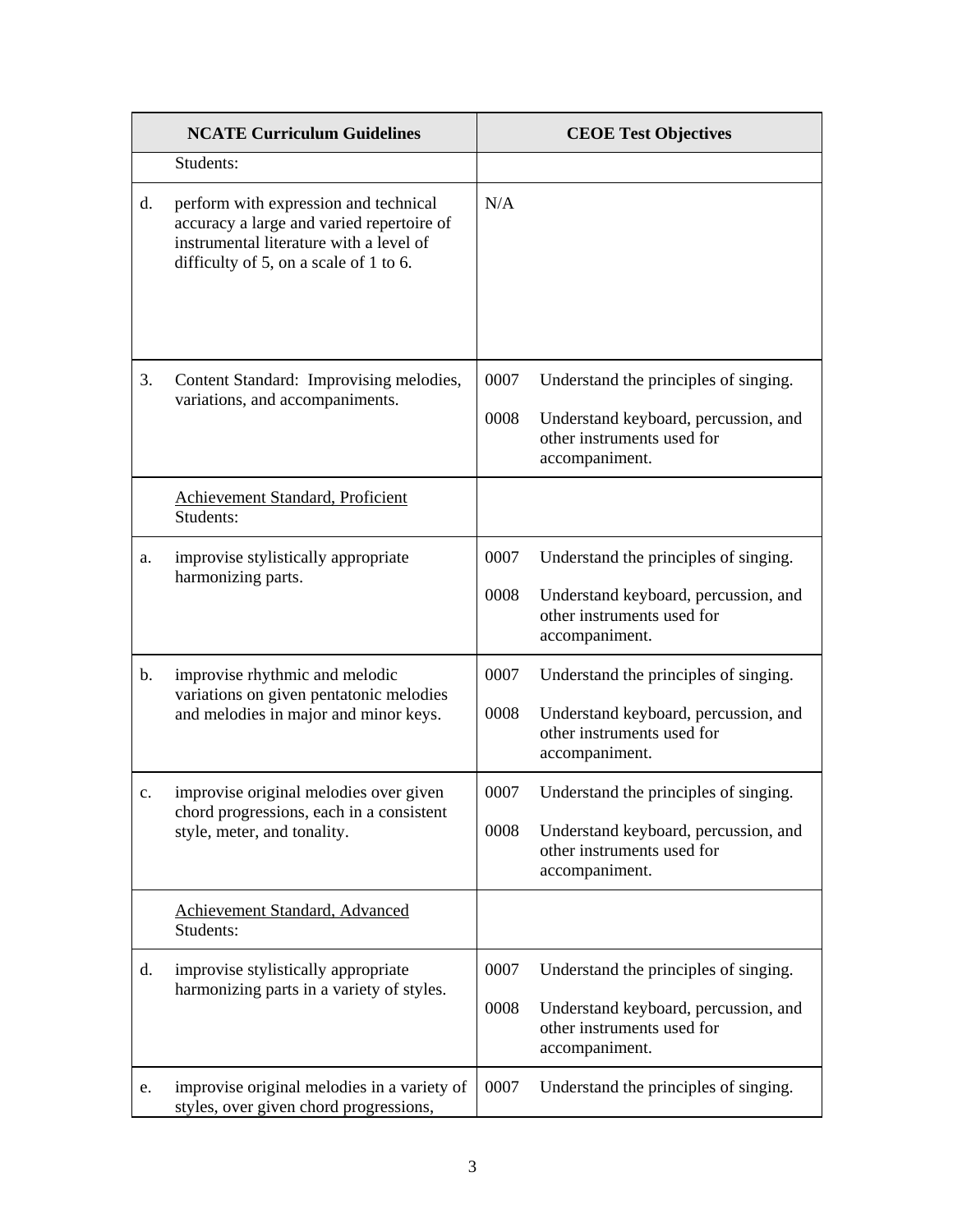|    | <b>NCATE Curriculum Guidelines</b>                                                                                                                                                   |      | <b>CEOE Test Objectives</b>                                                          |
|----|--------------------------------------------------------------------------------------------------------------------------------------------------------------------------------------|------|--------------------------------------------------------------------------------------|
|    | each in a consistent style, meter, and<br>tonality.                                                                                                                                  | 0008 | Understand keyboard, percussion, and<br>other instruments used for<br>accompaniment. |
| 4. | Content Standard: Composing and<br>arranging music within specified<br>guidelines.                                                                                                   | 0004 | Understand compositional forms and<br>techniques used in musical<br>composition.     |
|    | Achievement Standard, Proficient<br>Students:                                                                                                                                        |      |                                                                                      |
| a. | compose music in several distinct styles,<br>demonstrating creativity in using the<br>elements of music for expressive effect.                                                       | 0004 | Understand compositional forms and<br>techniques used in musical<br>composition.     |
| b. | arrange pieces for voices or instruments<br>other than those for which the pieces were<br>written in ways that preserve or enhance<br>the expressive effect of the music.            | 0004 | Understand compositional forms and<br>techniques used in musical<br>composition.     |
| c. | compose and arrange music for voices and<br>various acoustic and electronic<br>instruments, demonstrating knowledge of<br>the ranges and traditional usages of the<br>sound sources. | 0004 | Understand compositional forms and<br>techniques used in musical<br>composition.     |
|    | Achievement Standard, Advanced<br>Students:                                                                                                                                          |      |                                                                                      |
| d. | compose music, demonstrating<br>imagination and technical skill in applying<br>the principles of composition.                                                                        | 0004 | Understand compositional forms and<br>techniques used in musical<br>composition.     |
| 5. | Content Standard: Reading and notating<br>music.                                                                                                                                     | 0001 | Understand musical notation and<br>related concepts.                                 |
|    |                                                                                                                                                                                      | 0002 | Understand the elements of melody.                                                   |
|    | Achievement Standard, Proficient<br>Students:                                                                                                                                        |      |                                                                                      |
| a. | demonstrate the ability to read an<br>instrumental or vocal score of up to four<br>staves by describing how the elements of                                                          | 0001 | Understand musical notation and<br>related concepts.                                 |
|    | music are used.                                                                                                                                                                      | 0002 | Understand the elements of melody.                                                   |
| b. | Students who participate in a choral or                                                                                                                                              | 0001 | Understand musical notation and                                                      |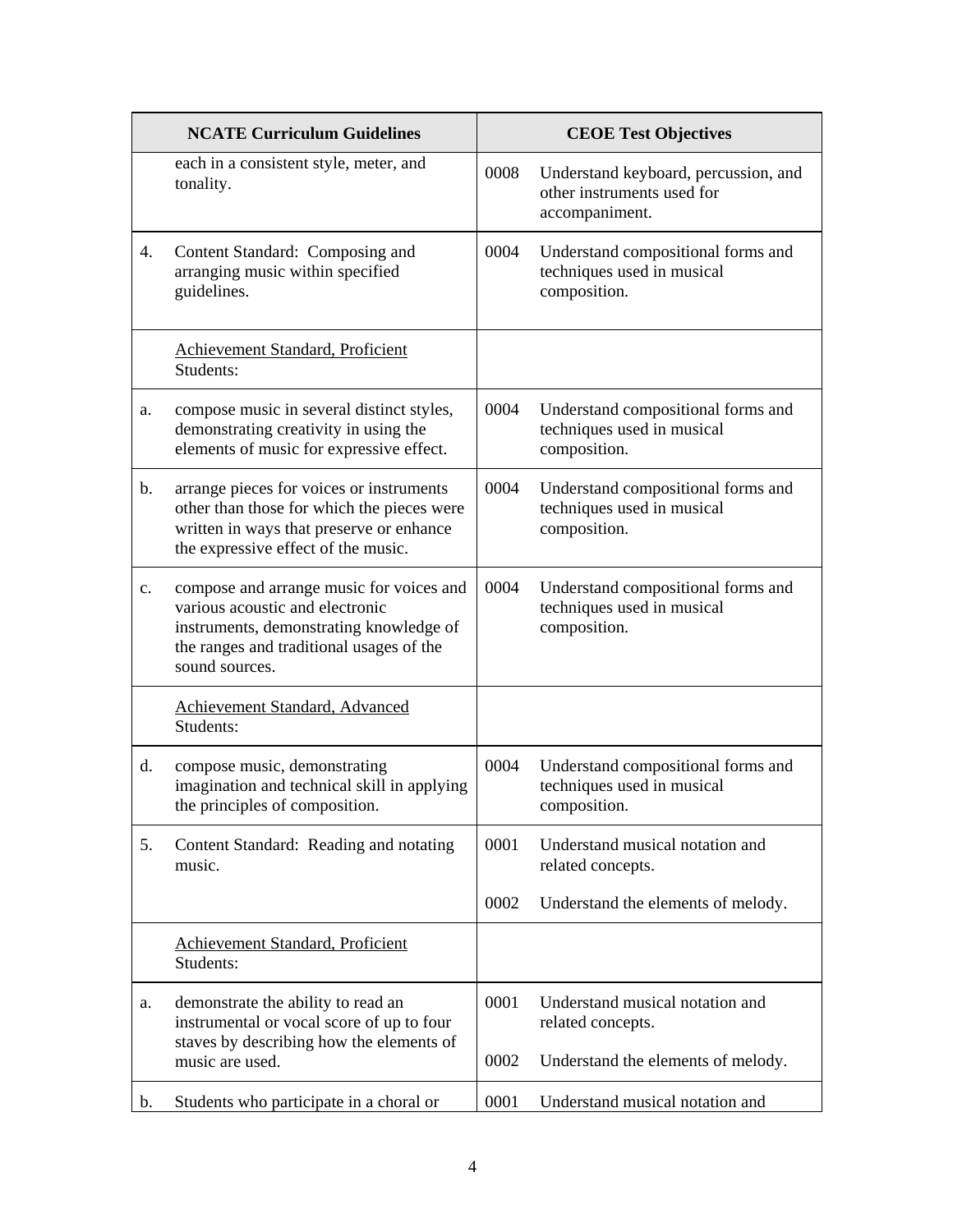|                | <b>NCATE Curriculum Guidelines</b>                                                                                                                                                |      | <b>CEOE Test Objectives</b>                                                           |
|----------------|-----------------------------------------------------------------------------------------------------------------------------------------------------------------------------------|------|---------------------------------------------------------------------------------------|
|                | instrumental ensemble or class must be<br>able to sight read, accurately and<br>expressively, music with a level of<br>difficulty of 3, on a scale of 1 to 6.                     | 0002 | related concepts.<br>Understand the elements of melody.                               |
|                | Achievement Standard, Advanced<br>Students:                                                                                                                                       |      |                                                                                       |
| c.             | demonstrate the ability to read a full<br>instrumental or vocal score by describing<br>how the elements of music are used and                                                     | 0001 | Understand musical notation and<br>related concepts.                                  |
|                | explaining all transpositions and clefs.                                                                                                                                          | 0002 | Understand the elements of melody.                                                    |
| d.             | interpret nonstandard notation symbols<br>used by some 20 <sup>th</sup> -century composers.                                                                                       | 0001 | Understand musical notation and<br>related concepts.                                  |
|                |                                                                                                                                                                                   | 0002 | Understand the elements of melody.                                                    |
| e.             | Students who participate in a choral or<br>instrumental ensemble or class must be                                                                                                 | 0001 | Understand musical notation and<br>related concepts.                                  |
|                | able to sight read, accurately and<br>expressively, music with a level of<br>difficulty of 4, on a scale of 1 to 6.                                                               | 0002 | Understand the elements of melody.                                                    |
| 6.             | Content Standard: Listening to,<br>analyzing, and describing music.                                                                                                               | 0005 | Understand how to evaluate musical<br>works.                                          |
|                | Achievement Standard, Proficient<br>Students:                                                                                                                                     |      |                                                                                       |
| a.             | analyze aural examples of a varied<br>repertoire of music, representing diverse<br>genres and cultures, by describing the uses<br>of elements of music and expressive<br>devices. | 0011 | Understand the historical or cultural<br>context of a work in a musical<br>recording. |
| b.             | demonstrate extensive knowledge of the                                                                                                                                            | 0002 | Understand the elements of melody.                                                    |
|                | technical vocabulary of music.                                                                                                                                                    | 0003 | Understand chordal structure and<br>harmonic function.                                |
| $\mathbf{c}$ . | identify and explain compositional<br>devices and techniques used to provide<br>unity and variety and tension and release<br>in a musical work and give examples of               | 0004 | Understand compositional forms and<br>techniques used in musical<br>composition.      |
|                | other works that make similar uses of                                                                                                                                             | 0005 | Understand how to evaluate musical                                                    |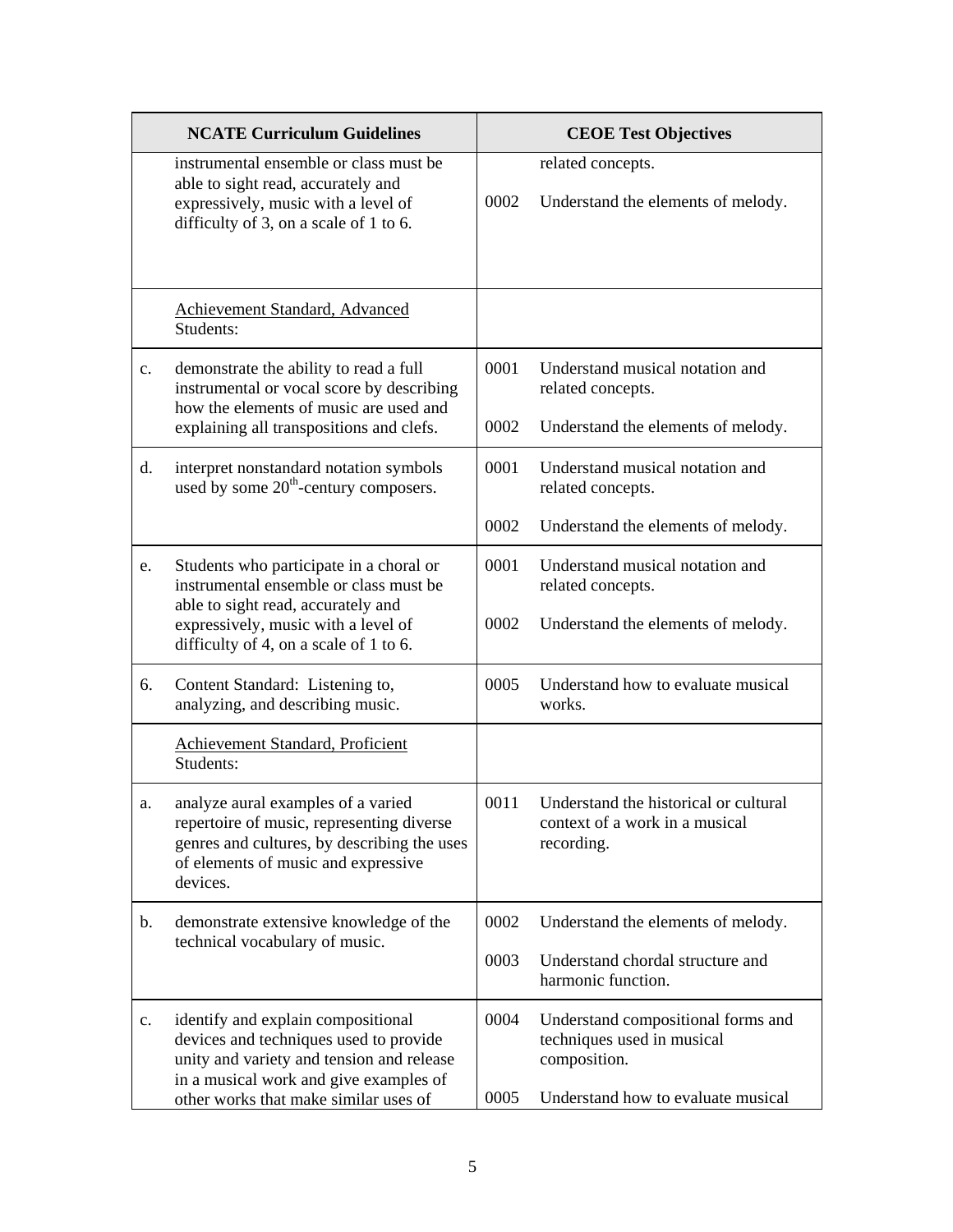|    | <b>NCATE Curriculum Guidelines</b>                                                                                                                                                                        |      | <b>CEOE Test Objectives</b>                                                           |
|----|-----------------------------------------------------------------------------------------------------------------------------------------------------------------------------------------------------------|------|---------------------------------------------------------------------------------------|
|    | these devices and techniques.                                                                                                                                                                             |      | works.                                                                                |
|    | Achievement Standard, Advanced<br>Students:                                                                                                                                                               |      |                                                                                       |
| d. | demonstrate the ability to perceive and<br>remember music events by describing in                                                                                                                         | 0012 | Understand the elements of melody and<br>harmony in a musical recording.              |
|    | detail significant events (e.g., fugal<br>entrances, chromatic modulations,<br>developmental devices) occurring in a<br>given aural example.                                                              | 0013 | Understand the elements of rhythm,<br>tempo, and dynamics in a musical<br>recording.  |
| e. | compare ways in which musical materials<br>are used in a given example relative to<br>ways in which they are used in other<br>works of the same genre or style.                                           | 0011 | Understand the historical or cultural<br>context of a work in a musical<br>recording. |
|    |                                                                                                                                                                                                           | 0012 | Understand the elements of melody and<br>harmony in a musical recording.              |
|    |                                                                                                                                                                                                           | 0013 | Understand the elements of rhythm,<br>tempo, and dynamics in a musical<br>recording.  |
|    |                                                                                                                                                                                                           | 0014 | Understand vocal elements in a musical<br>recording.                                  |
| f. | analyze and describe uses of the elements<br>of music in a given work that make it                                                                                                                        | 0012 | Understand the elements of melody and<br>harmony in a musical recording.              |
|    | unique, interesting, and expressive.                                                                                                                                                                      | 0013 | Understand the elements of rhythm,<br>tempo, and dynamics in a musical<br>recording.  |
| 7. | Content Standard: Evaluating music and<br>music performances.                                                                                                                                             | 0005 | Understand how to evaluate musical<br>works.                                          |
|    | Achievement Standard, Proficient<br>Students:                                                                                                                                                             |      |                                                                                       |
| a. | evolve specific criteria for making<br>informed, critical evaluations of the<br>quality and effectiveness of performances,<br>compositions, arrangements, and<br>improvisations and apply the criteria in | 0005 | Understand how to evaluate musical<br>works.                                          |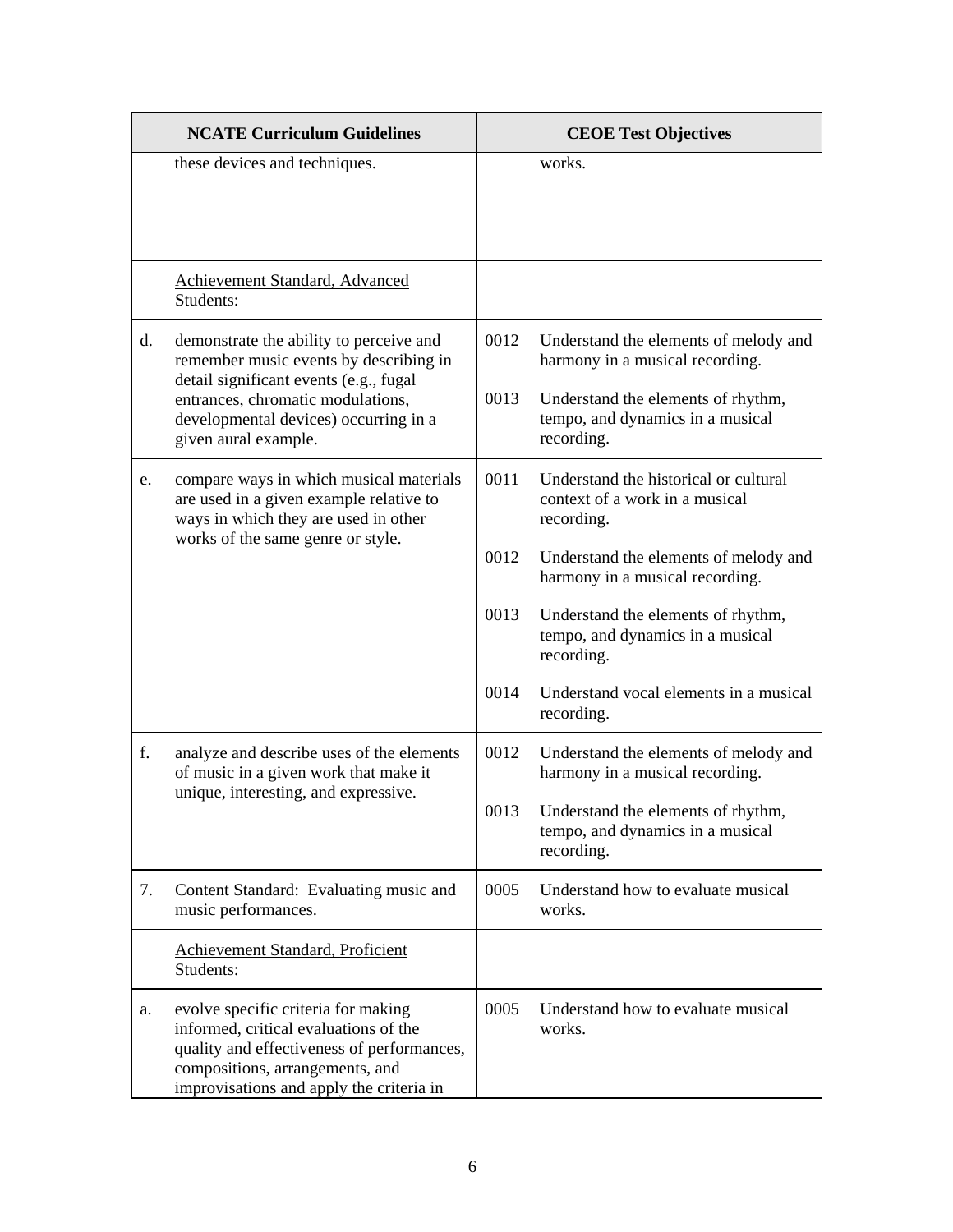|                | <b>NCATE Curriculum Guidelines</b>                                                                                                                                   |      | <b>CEOE Test Objectives</b>                                                                 |
|----------------|----------------------------------------------------------------------------------------------------------------------------------------------------------------------|------|---------------------------------------------------------------------------------------------|
|                | their personal participation in music.                                                                                                                               |      |                                                                                             |
| b.             | evaluate a performance, composition,<br>arrangements, or improvisation by<br>comparing it to similar or exemplary<br>models.                                         | 0005 | Understand how to evaluate musical<br>works.                                                |
|                | Achievement Standard, Advanced<br>Students:                                                                                                                          |      |                                                                                             |
| $\mathbf{c}$ . | evaluate a given musical work in terms of<br>its aesthetic qualities and explain the<br>musical means it uses to evoke feelings<br>and emotions.                     | 0005 | Understand how to evaluate musical<br>works.                                                |
| 8.             | Content Standard: Understanding<br>relationships between music, the other<br>arts, and disciplines outside the arts.                                                 | 0019 | Understand functions and purposes of<br>music and various approaches to music<br>education. |
|                |                                                                                                                                                                      | 0020 | Understand how music relates to<br>culture and to other art forms.                          |
|                | Achievement Standard, Proficient<br>Students:                                                                                                                        |      |                                                                                             |
| a.             | explain how elements, artistic processes<br>(such as imagination or craftsmanship),<br>and organizational principles (such as<br>unity and variety or repetition and | 0019 | Understand functions and purposes of<br>music and various approaches to music<br>education. |
|                | contrast) are used in similar and<br>distinctive ways in the various arts and<br>cite examples.                                                                      | 0020 | Understand how music relates to<br>culture and to other art forms.                          |
| b.             | compare characteristics of two or more<br>arts within a particular historical period or<br>style and cite examples from various<br>cultures.                         | 0019 | Understand functions and purposes of<br>music and various approaches to music<br>education. |
|                |                                                                                                                                                                      | 0020 | Understand how music relates to                                                             |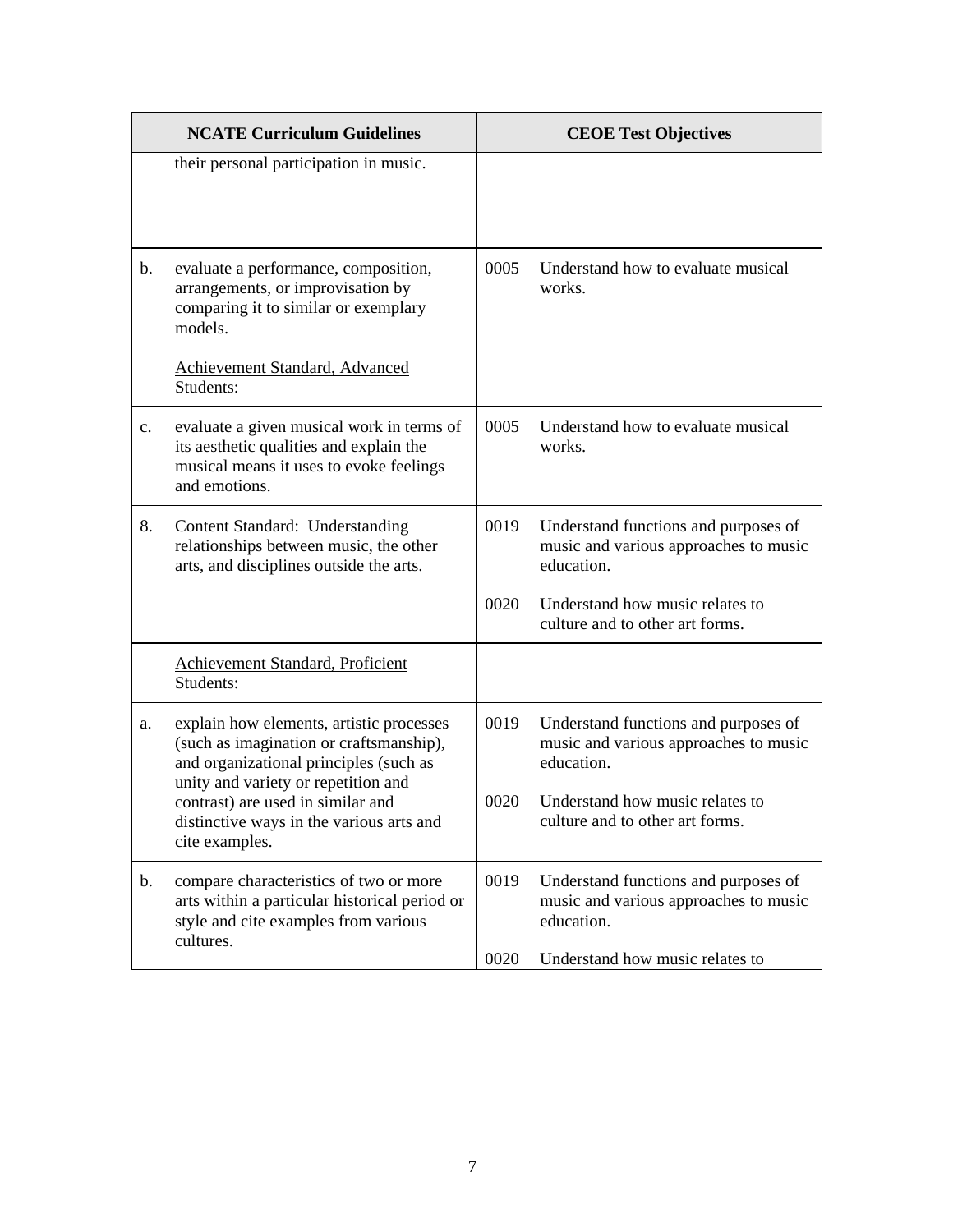|    | <b>NCATE Curriculum Guidelines</b>                                                                                                                                                                                                                                                                                                                                                                                                                                   |              | <b>CEOE Test Objectives</b>                                                                                                                                     |
|----|----------------------------------------------------------------------------------------------------------------------------------------------------------------------------------------------------------------------------------------------------------------------------------------------------------------------------------------------------------------------------------------------------------------------------------------------------------------------|--------------|-----------------------------------------------------------------------------------------------------------------------------------------------------------------|
|    |                                                                                                                                                                                                                                                                                                                                                                                                                                                                      |              | culture and to other art forms.                                                                                                                                 |
| c. | explain ways in which the principles and<br>subject matter of various disciplines<br>outside the arts are interrelated with those<br>of music (e.g., language arts: compare the<br>ability of music and literature to convey<br>images, feelings, and meanings; physics:<br>describe the physical basis of tone<br>production in string, wind, percussion, and<br>electronic instruments and the human<br>voice and of the transmission and<br>perception of sound). | 0020<br>0021 | Understand how music relates to<br>culture and to other art forms.<br>Understand the relationships between<br>music and other disciplines in the<br>curriculum. |
|    | Achievement Standard, Advanced<br>Students:                                                                                                                                                                                                                                                                                                                                                                                                                          |              |                                                                                                                                                                 |
| d. | compare the uses of characteristic<br>elements, artistic processes, and<br>organizational principles among the arts in<br>different historical periods and different<br>cultures.                                                                                                                                                                                                                                                                                    | 0020<br>0021 | Understand how music relates to<br>culture and to other art forms.<br>Understand the relationships between<br>music and other disciplines in the<br>curriculum. |
| d. | explain how the roles of creators,<br>performers, and others involved in the<br>production and presentation of the arts are<br>similar to and different from one another<br>in the various arts (e.g., creators: painters,<br>composers, choreographers, playwrights;<br>performers: instrumentalists, singers,<br>dancers, actors; others: conductors,<br>costumers, directors, lighting designers.                                                                 | 0020<br>0021 | Understand how music relates to<br>culture and to other art forms.<br>Understand the relationships between<br>music and other disciplines in the<br>curriculum. |
| 9. | Content Standard: Understanding music<br>in relation to history and culture.                                                                                                                                                                                                                                                                                                                                                                                         | 0011         | Understand the historical or cultural<br>context of a work in a musical<br>recording.                                                                           |
|    |                                                                                                                                                                                                                                                                                                                                                                                                                                                                      | 0016         | Understand music from Europe.                                                                                                                                   |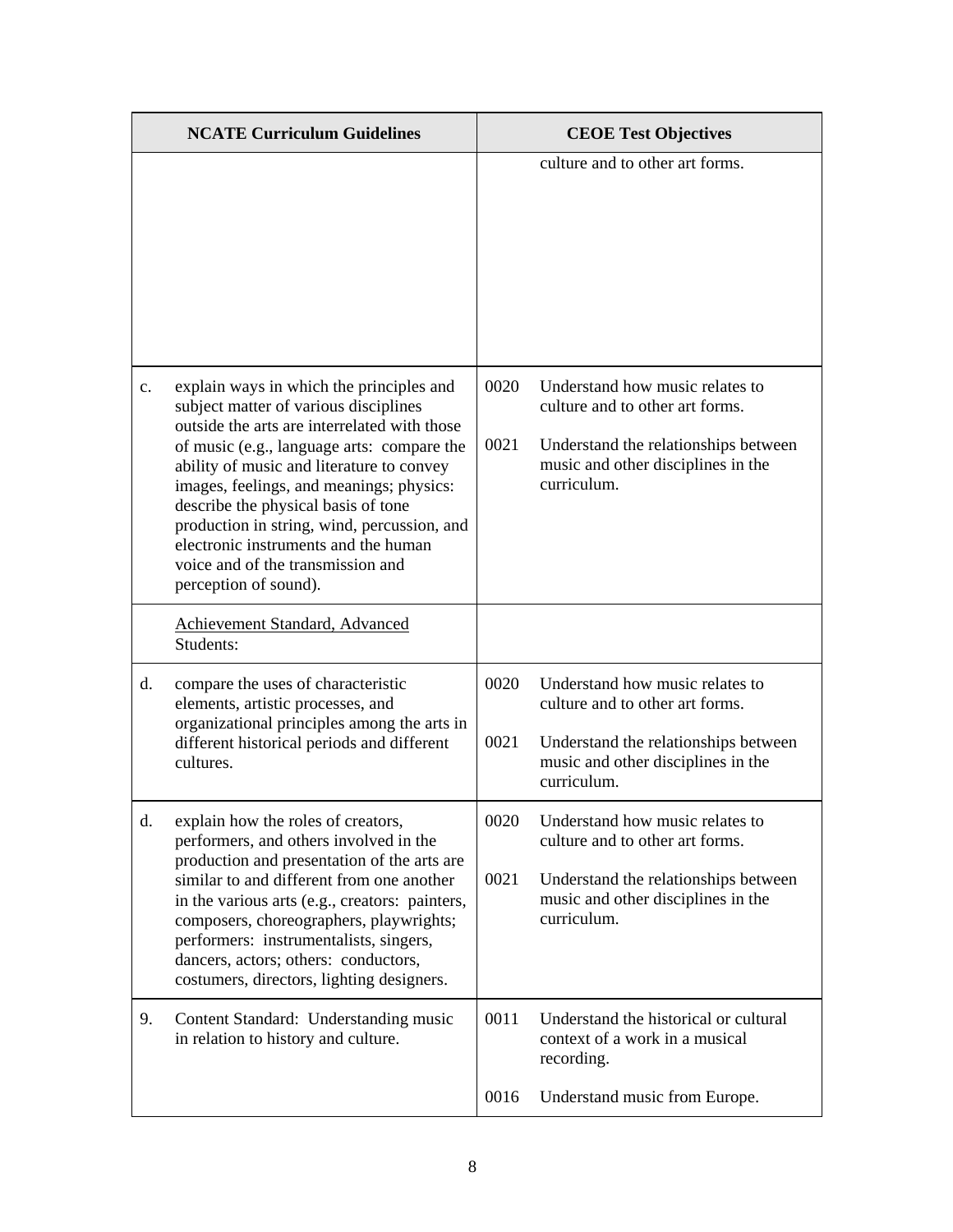|                | <b>NCATE Curriculum Guidelines</b>                                                                                                                                                                                                              |      | <b>CEOE Test Objectives</b>                                                                 |
|----------------|-------------------------------------------------------------------------------------------------------------------------------------------------------------------------------------------------------------------------------------------------|------|---------------------------------------------------------------------------------------------|
|                |                                                                                                                                                                                                                                                 | 0017 | Understand music from the Americas.                                                         |
|                |                                                                                                                                                                                                                                                 | 0018 | Understand music from Africa and<br>Asia.                                                   |
|                |                                                                                                                                                                                                                                                 |      |                                                                                             |
|                | Achievement Standard, Proficient<br>Students:                                                                                                                                                                                                   |      |                                                                                             |
| a.             | classify by genre or style and by historical<br>period or culture unfamiliar but<br>representative aural examples of music<br>and explain the reasoning behind their                                                                            | 0011 | Understand the historical or cultural<br>context of a work in a musical<br>recording.       |
|                | classifications.                                                                                                                                                                                                                                | 0016 | Understand music from Europe.                                                               |
|                |                                                                                                                                                                                                                                                 | 0017 | Understand music from the Americas.                                                         |
|                |                                                                                                                                                                                                                                                 | 0018 | Understand music from Africa and<br>Asia.                                                   |
| $\mathbf{b}$ . | identify sources of American music genres<br>(e.g., swing, Broadway musical, blues),<br>trace the evolution of those genres, and<br>cite well-known musicians associated with<br>them.                                                          | 0011 | Understand the historical or cultural<br>context of a work in a musical<br>recording.       |
|                |                                                                                                                                                                                                                                                 | 0016 | Understand music from Europe.                                                               |
|                |                                                                                                                                                                                                                                                 | 0017 | Understand music from the Americas.                                                         |
|                |                                                                                                                                                                                                                                                 | 0018 | Understand music from Africa and<br>Asia.                                                   |
| c.             | identify various roles (e.g., entertainer,<br>teacher, transmitter of cultural tradition)<br>that musicians perform, cite representative<br>individuals who have functioned in each<br>role, and describe their activities and<br>achievements. | 0019 | Understand functions and purposes of<br>music and various approaches to music<br>education. |
|                | Achievement Standard, Advanced<br>Students:                                                                                                                                                                                                     |      |                                                                                             |
| d.             | identify and explain the stylistic features<br>of a given musical work that serve to<br>define its aesthetic tradition and its<br>historical or cultural context.                                                                               | 0019 | Understand functions and purposes of<br>music and various approaches to music<br>education. |
|                |                                                                                                                                                                                                                                                 | 0020 | Understand how music relates to                                                             |